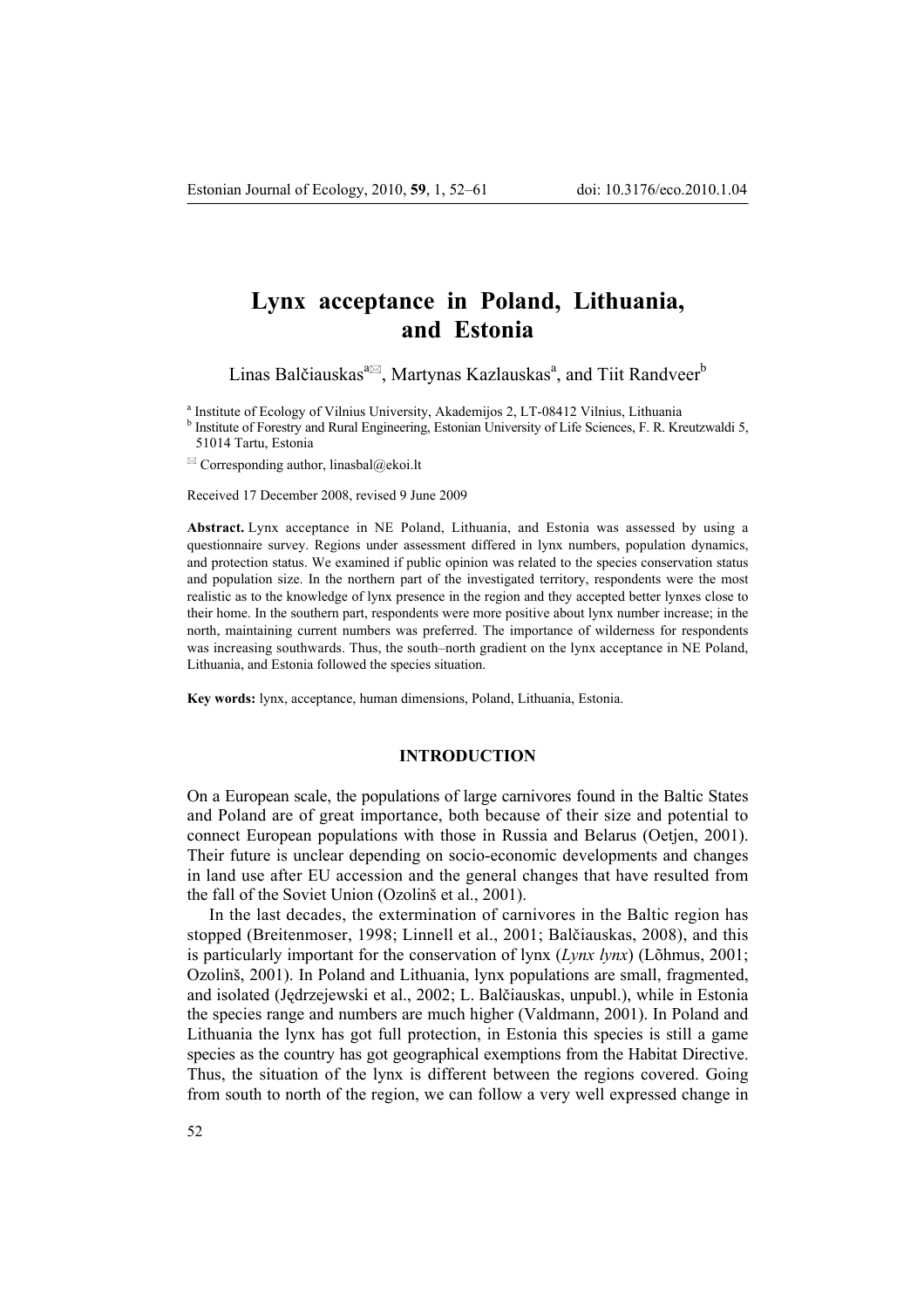the population status (Arx et al., 2004). The highly fragmented distribution of animals throughout Lithuania, northern and western Belarus, and northeastern Poland (Eurasian, 2008; European, 2008) is a cause for concern.

In the Baltic region, lynx is not involved in conflicts with farmers and cattle breeders (Linnell et al., 1996). Fear of lynx for personal safety might become a crucial factor, as is the case with wolves (Bjerke et al., 2001; Linnell et al., 2002). Carnivore–human issues are more important in rural areas (Skogen, 2001; Skogen & Krange, 2003). These issues have also been investigated in the Baltic countries (Balčiauskas, 2001; Balčiauskas et al., 2005), but conflicts with lynx in particular have not been analysed.

We may expect that in Poland and Lithuania, where public knowledge of the species is worse due to its scarcity, acceptance will be bad. To know the local situation is crucial for successful conservation of carnivores. It was recently confirmed that willingness to pay for large carnivore conservation is negatively correlated with actual presence of wolves (Ericsson et al., 2008).

For lynx such knowledge is so far missing. The aim of our study was to find out if public opinion was related to the species conservation status and population size in NE Poland, Lithuania, and Estonia.

## **MATERIAL AND METHODS**

Lynx acceptance was tested in Poland (Suwalki region, NE Poland), Lithuania (southern, central, and northern parts), and Estonia (southern, central, and northern part, respectively Võrumaa, Jõgevamaa, and Lääne-Virumaa). These areas differ in several parameters: lynx numbers (declining in the south, see below), lynx population dynamics (increasing numbers in the north, declining in the south), lynx protection status (protected in the south, hunted in the north), forest area (declining in the south), and forest fragmentation level (increasing in the south).

The questioning was carried out in 2004–2005. The total number of answers was 1484: 200, 233, 317, 250, 250, 128, and 106 in the mentioned regions, respectively. For our analysis we selected regions from the south to the north, excluding the samples taken in the largest (capital) cities of all countries covered.

The methodology was adopted for the international project 'Large Carnivores' in the Northern Landscapes: An InterDisciplinary Approach to Their Regional Conservation', and it was used in four countries (Estonia, Latvia, Lithuania, and Poland) simultaneously. Questionnaires were distributed through schools. The children were given questionnaires and instructed to take them home, on the assumption that their households comprised a sufficient variety of age groups to resemble the general population. One class per school (two or three classes in some smaller schools to get an appropriate number of answers) was chosen randomly, and a questionnaire was given to each pupil, excluding siblings if they attended the same class as they could bring duplicate data. The pupils took the questionnaires home, and they were instructed to give the questionnaire to the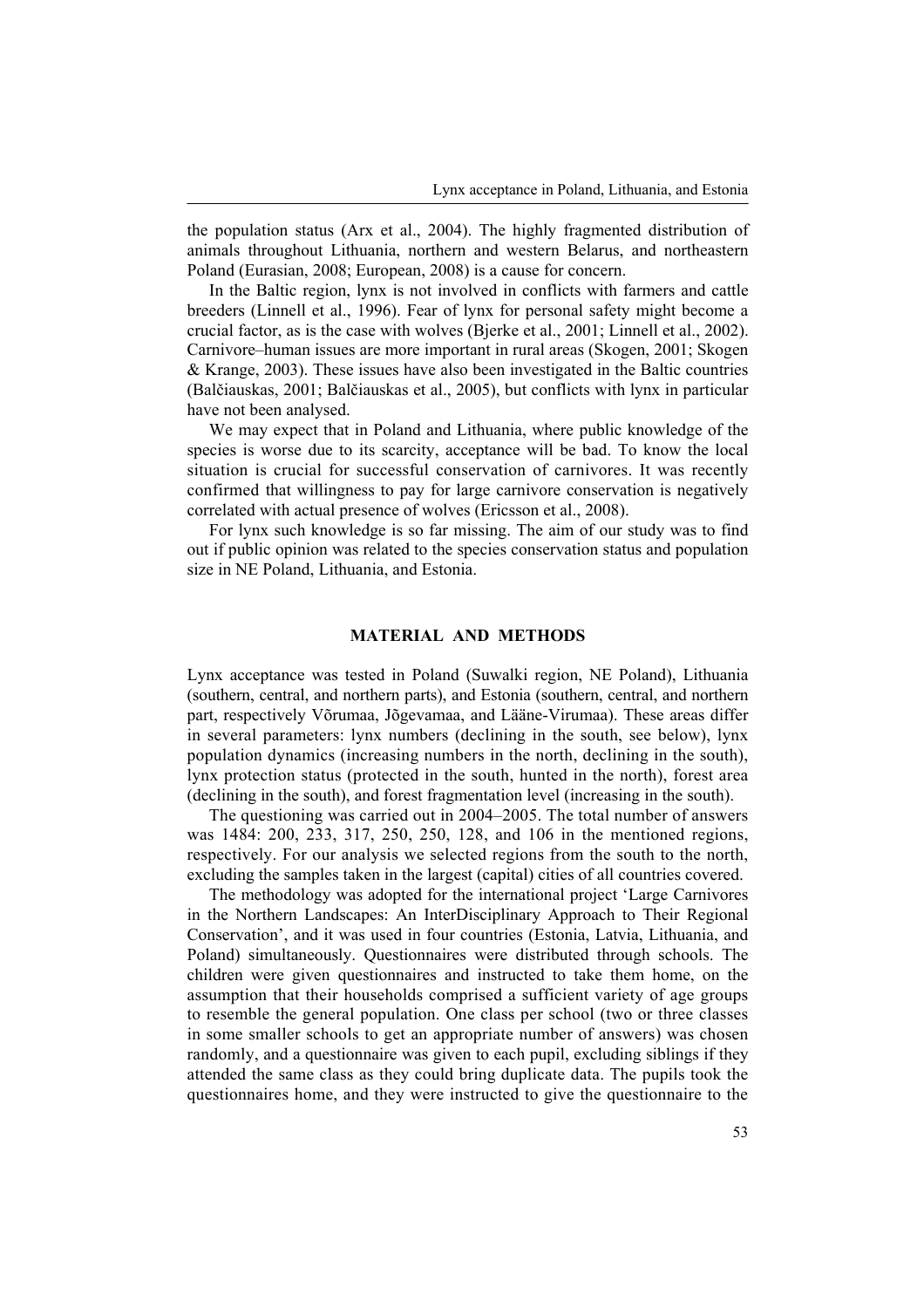person in the household whose birthday was next. Such person could either be a pupil, a parent, or a grandparent etc., provided that they were at least 15 years of age. The next birthday rule was employed to get an unbiased, random sample. Some schools were approached personally, some by students; and some via mail (after a preliminary contact by phone with the head teacher and a teacher of biology).

The computerized data were analysed via standard MS Access queries and chi-square statistics for  $2 \times 2$  tables with Statistica for Windows ver. 6.0 software (StatSoft, 2004).

## **RESULTS AND DISCUSSION**

First, we checked if respondents along the gradient were aware of the population numbers in the country and of the presence of lynxes in their surroundings. The ratio of correct answers was 13.8% for Suwalki (Poland), 23.8% for Lithuania, and 20.1% for Estonia. So, Polish respondents had less knowledge of the lynx population size in the country than Lithuanians ( $\chi^2 = 8.89$ ,  $p = 0.003$ ) and Estonians  $(\chi^2 = 3.60, p < 0.10)$ . The respondents' knowledge in the last two countries did not differ significantly ( $\chi^2$  = 2.23, NS). As to the lynx population size, most Estonian and Polish respondents underestimated animal numbers in their country, while Lithuanian respondents overestimated their lynx population (Fig. 1).

The situation of the lynx is different between the regions covered. Looking from south to north we can observe a very well expressed change in the population status. In Poland, the species is fully protected since 1995, with the population size of about 200 animals (Jędrzejewski et al., 2002). The answer of Polish respondents that there were 100–500 lynxes in the country was accepted as correct.



**Fig. 1.** Knowledge of the lynx population size among respondents from NE Poland, Lithuania, and Estonia: answers to the question 'How many lynxes inhabit [your country]'. Correct answers are bordered by a bold line.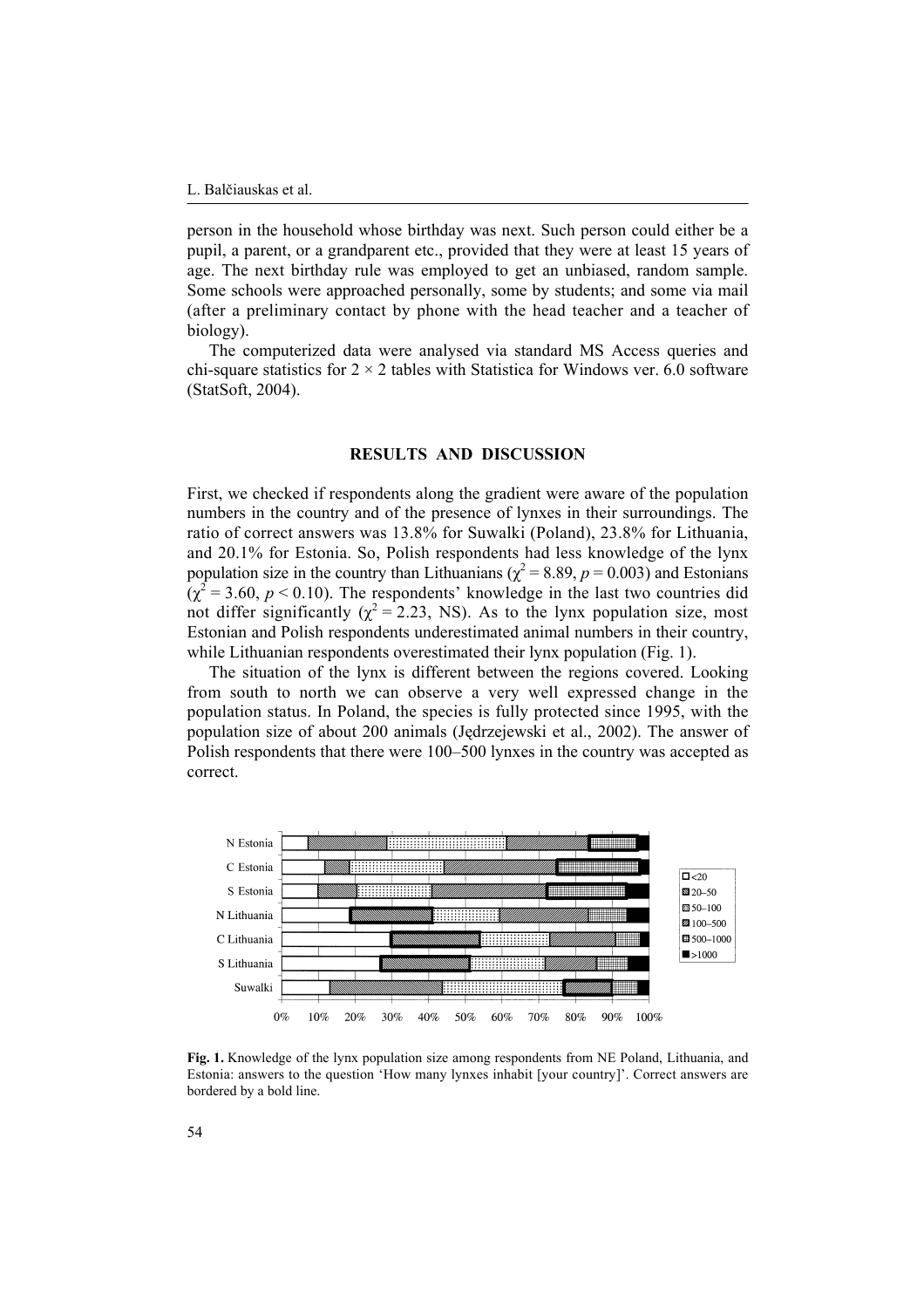In Lithuania, the species is not hunted from 1979; it is included into the Red Data Book of Lithuania since 2000. In the official survey data of 1994–2003, lynx numbers were reported as being around 100. Two partial surveys in 2003 and 2004 showed lynx numbers being 19 and 32, respectively (Bukelskis et al., 2004). Full-area snow surveys in 2007 and 2008 confirmed that the lynx population in Lithuania was catastrophically small (30-40 individuals). In south and central Lithuania the lynx is absent. The answer of Lithuanian respondents that there were  $20-50$  lynxes in the country was accepted as correct. Overestimation of the lynx numbers in Lithuania may arise from overestimations presented in various sources (Bluzma, 1999, 2003; Bluzma & Baleiöis, 2001).

In Estonia, on the contrary, the lynx is abundant. In  $2004-2005$  there were about 1000 animals in the country according to hunters' data and about 700 according to the monitoring data. In 2007 there were 1400 lynxes according to hunters' data (740 according to the monitoring). In  $2004-2007$  the annual bag of the lynx in Estonia was about 85 animals (Centre of Forest Protection and Silviculture, 2008; Männil & Kübarsepp, 2008). For Estonia, the correct answer was that there were 500 to 1000 lynxes in the country.

We also assessed the knowledge of respondents asking them if lynxes were present near the place where they lived. The correct answer of respondents in all Estonian regions covered and in north Lithuania should be 'yes', and in all other regions 'no'. The best knowledge about lynx presence was shown by the respondents from the north: Estonia and the northern part of Lithuania (where animals were actually present). The ratio of correct positive answers grew northwards – from 32.69% in north Lithuania to 93.4% in Lääne-Virumaa (Fig. 2). On the other hand, the ratio of correct negative answers was higher in the southern part of the investigated territory  $-54.1\%$  in south Lithuania, 59.5% in Poland, and 71.9% in central Lithuania. Thus, the knowledge of lynx absence was better among respondents from the regions where animals were actually absent  $(\chi^2 = 70.65, p \le 0.0001).$ 



Fig. 2. Answers to the question, 'Are lynxes present in the place where you live?'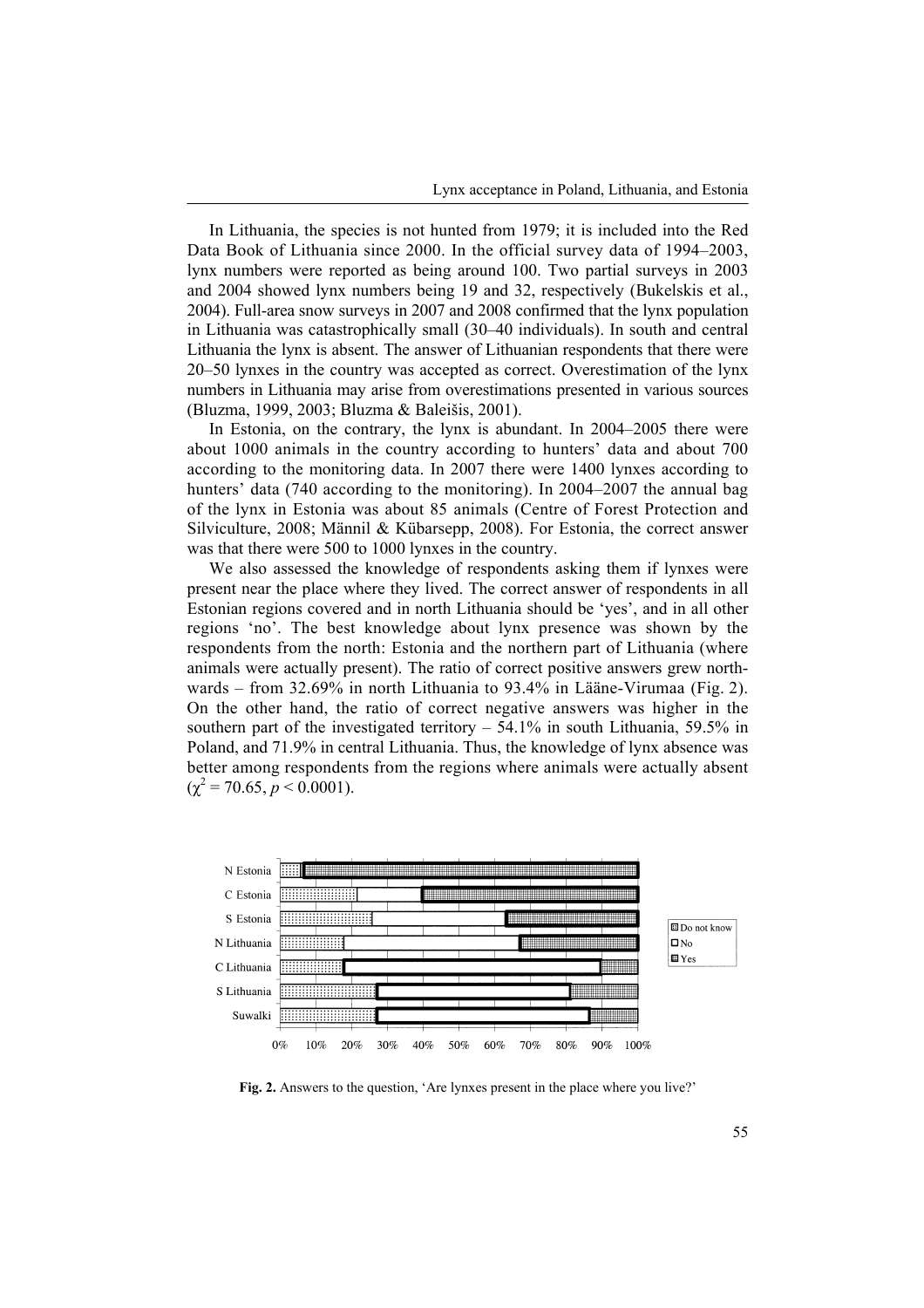#### L. Balčiauskas et al.

Here our analysis is based on the knowledge of the place where the answers came from, and the knowledge of lynx distribution, based on authors' data and published sources (Bluzma, 1999, 2003; Balčiauskas, 2001; Lõhmus, 2001; Ozolinö, 2001; Valdmann, 2001; Jędrzejewski et al., 2002; Bukelskis et al., 2004; Ozoliņö et al., 2007; European, 2008). All these sources confirm absence of lynxes in the southern part of the territory under investigation. Thus, no lynxes could be found in a 10–20 km zone from the respondents' home in NE Poland and southern or central Lithuania. This question is related to the next one, concerning the acceptance of carnivores nearby.

So, we checked if respondents would accept the presence of lynxes near their homes. The acceptance of lynx presence was higher in the northern part of the analysed territory (Table 1). In Poland and Lithuania, about 20% of the respondents said they would accept lynxes closer than 10 km from their dwelling place; in the southern part of Estonia lynx-friendly respondents constituted about 30%, and in central and northern Estonia about 40% of the country-wide sample. These differences are statistically significant for Lithuania plus Poland versus south of Estonia ( $\chi^2$  = 14.37, *p* = 0.0002) and versus central and north of Estonia ( $\chi^2$  = 39.94,  $p$  < 0.0001). In Estonia lynx acceptance by distance was evenly distributed: south of Estonia versus central and north of Estonia  $\chi^2 = 3.56$  (NS). The ratio of respondents who would like lynxes to stay more than 10 km away (and even not in their district) was much smaller in Estonia  $(45.7–52.0%)$  than in Lithuania  $(56.4–70.2%)$  and in Poland  $(68.3%)$ . These differences are significant: Poland versus Estonia  $\chi^2$  > 10.88, *p* < 0.001; Estonia versus central Lithuania  $\chi^2$  > 10.0,  $p < 0.01$ ; northern Lithuania versus southern Lithuania  $\chi^2 = 9.71$ ,  $p < 0.01$ . Thus, in the southern part of the investigated region acceptance of lynxes was worse.

The south-north differences were also present in the respondents' opinion about lynx population management (Table 2). In Estonia (the northern part of the gradient), the dominant opinion was to keep the current population numbers  $(58.5–65.6\%$  of respondents), followed by reducing them  $(20.3–31.5\%$  of respondents), whereas propositions to increase lynx population numbers were favoured in the southern part of the compared regions  $(26.8-32\%$  of all respondents in southern and central Lithuania, 54.7% of all respondents in the Suwalki region).

|             | Suwalki | South<br>Lithuania | Central<br>Lithuania | North<br>Lithuania | South<br>Estonia | Central<br>Estonia | North<br>Estonia |
|-------------|---------|--------------------|----------------------|--------------------|------------------|--------------------|------------------|
| Do not know | 11.1    | 21.6               | 9.7                  | 9.5                | 17.6             | 14.2               | 10.4             |
| Not in my   | 24.6    | 36.1               | 45.6                 | 41.7               | 36.0             | 32.3               | 31.1             |
| district    |         |                    |                      |                    |                  |                    |                  |
| $>10$ km    | 43.7    | 20.3               | 23.9                 | 28.5               | 16.0             | 13.4               | 17.9             |
| $6 - 10$ km | 12.1    | 9.7                | 10.4                 | 7.4                | 16.0             | 21.3               | 16.0             |
| $1-5$ km    | 5.5     | 8.8                | 7.4                  | 8.7                | 10.0             | 15.7               | 17.9             |
| $<$ 1 km    | 3.0     | 3.5                | 2.9                  | 4.1                | 4.4              | 3.1                | 6.6              |

**Table 1.** Acceptable distances of lynx presence from home (in percent of all answers) in Poland, Lithuania, and Estonia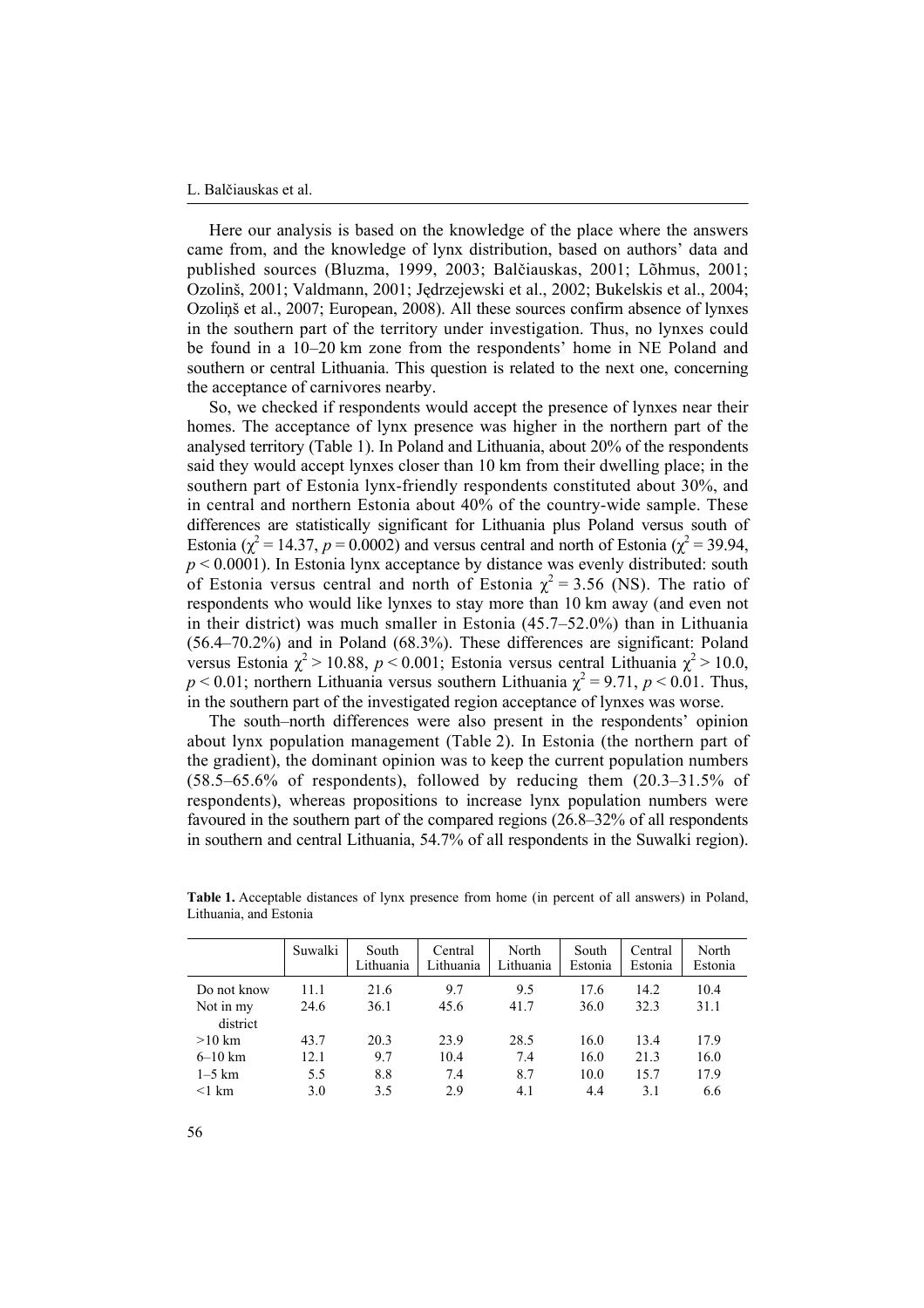|                                 | Suwalki | South<br>Lithuania | Central<br>Lithuania | North<br>Lithuania | South<br>Estonia | Central<br>Estonia | North<br>Estonia |
|---------------------------------|---------|--------------------|----------------------|--------------------|------------------|--------------------|------------------|
| Exterminate<br>totally          | 3.5     | 5.3                | 3.2                  | 5.7                | 0.8              | 0.0                | 0.0              |
| Strongly<br>reduce<br>numbers   | 3.5     | 4.8                | 5.5                  | 10.7               | 9.3              | 5.5                | 8.6              |
| Slightly<br>reduce<br>numbers   | 7.0     | 12.7               | 14.6                 | 22.5               | 11.7             | 14.8               | 22.9             |
| Keep current<br>numbers         | 31.2    | 50.4               | 44.5                 | 44.3               | 58.5             | 65.6               | 61.0             |
| Slightly<br>increase<br>numbers | 46.7    | 21.1               | 23.1                 | 13.9               | 17.7             | 12.5               | 6.7              |
| Strongly<br>increase<br>numbers | 8.0     | 5.7                | 9.1                  | 2.9                | 2.0              | 1.6                | 1.0              |

**Table 2.** Respondentsí opinion about further management of lynx numbers (in percent of all answers) in Poland, Lithuania, and Estonia

These differences are significant statistically. So, compared to respondents from Lithuania and Poland, more Estonian respondents were for keeping the current number of lynxes ( $\chi^2$  = 55.30, *p* < 0.0001). The ratio of those wishing to reduce the numbers did not differ among the groups ( $\chi^2$  = 0.96, NS), but a significantly smaller number of respondents in Estonia supported total extermination of these carnivores ( $\chi^2 = 17.07$ ,  $p < 0.0001$ ).

From the experience of reintroduction of wolves to Yellowstone and the following public opposition we know that in the background there are not carnivore presence or their numbers, but much more serious social issues, related to access to social power, conflicting ideas about private property, and divergent beliefs about nature (Wilson, 1997). Generally, respondents' position on the wild nature may have an impact on carnivore acceptance (Bjerke et al., 2001). So we checked differences on the south-north gradient with regard to the respondents<sup>7</sup> opinion about wildlife (Table 3). Compared to Lithuania and Poland, a significantly larger number of Estonian respondents (about  $60-70\%$ ) declared that wild nature, including big carnivores, was not important for them or they were indifferent to wild nature. In Lithuania and Poland, the number of respondents not valuing wild nature was smaller, about 37-53%. Thus, the importance given to wilderness was significantly increasing southwards ( $\chi^2 = 83.81$ ,  $p < 0.0001$ ). At the same time, acceptance of lynxes was higher in the northern part of the analysed territory. The only explanation for this disagreement may be that in the south wilderness is represented less (forest fragmentation, intensive agriculture, etc.), and thus it is more valued. Carnivores are out of the range of simple 'wilderness', thus, their acceptance may be different.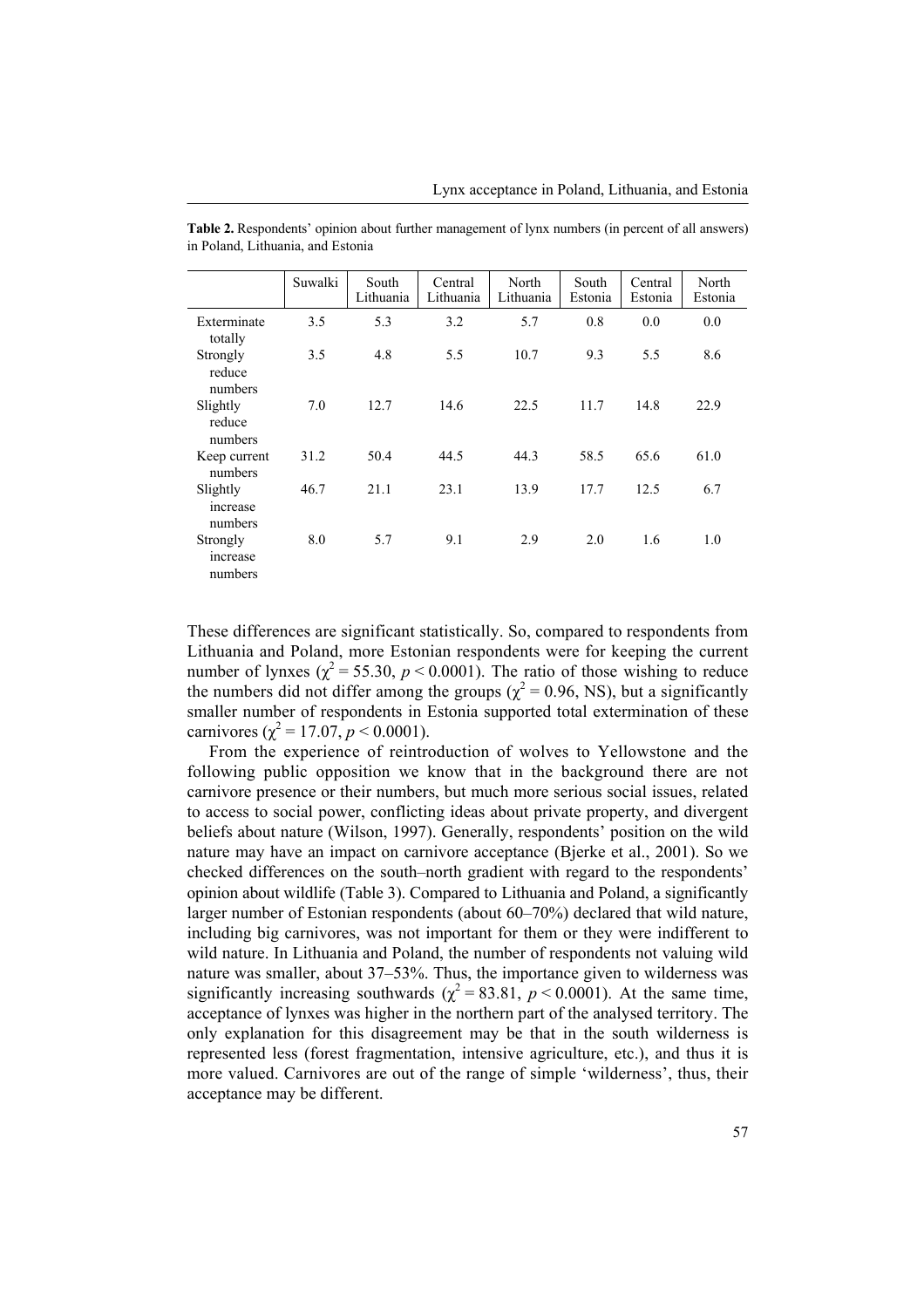#### L. Balčiauskas et al.

Table 3. Respondents' opinion about the importance of wild nature (in percent of all answers) in Poland, Lithuania, and Estonia

|               | Suwalki | South<br>Lithuania | Central<br>Lithuania | North<br>Lithuania | South<br>Estonia | Central<br>Estonia | North<br>Estonia |
|---------------|---------|--------------------|----------------------|--------------------|------------------|--------------------|------------------|
| Indifferent   | 5.6     | 4.1                | 39                   | 7.1                | 8.1              | 9.2                | 9.8              |
| Not important | 34.7    | 39.6               | 33.6                 | 46.1               | 60.3             | 58.8               | 51.0             |
| Very          | 59.7    | 56.3               | 62.5                 | 46.9               | 31.6             | 319                | 39.2             |
| important     |         |                    |                      |                    |                  |                    |                  |

It was shown earlier that an expected property loss is a key factor defining the differences of large carnivore acceptance between countries (Balčiauskas et al., 2005). The distribution of respondents' opinion whether they would lose income if large carnivores were present in their neighbourhood was not clear. Small losses were expected in the southernmost part of the Baltic gradient (35% of the respondents in Suwalki), whereas in north Lithuania and Estonia it was believed that big losses would occur (Table 4).

Statistically expectation of big losses was higher in northern Lithuania than in southern Lithuania ( $\chi^2 = 12.25$ ,  $p < 0.001$ ) or north-eastern Poland ( $\chi^2 = 15.15$ , *p* < 0.001). In Central Estonia, expectation of big losses was higher than in southern Lithuania ( $\chi^2$  = 5.06, *p* < 0.05), but not than in north-eastern Poland  $(\chi^2 = 3.79, p < 0.10)$ . Considering the actual situation, this is unfounded. In Lithuania there are no cases of lynx damage at all (L. Balčiauskas, unpubl. data). In Estonia only six cases are known in 2007–2008 (Männil & Kübarsepp, 2008). Expectation of losses was shown to be one of the main factors forming acceptance of wolves in Lithuania and Estonia (Balčiauskas et al., 2005). Until today no comparison between wolf and lynx acceptance as depending on the damage done has been made. Possibly, the relatively higher damage by lynxes in the north and higher damage by wolves in the south (Linnell et al., 1996, 2002; Breitenmoser, 1998; Bjerke et al., 2001; Balčiauskas et al., 2005) may influence species acceptance on a wide geographical scale. Thus, in the future we are going to check acceptance forming factors on a smaller scale, inside a single country.

**Table 4.** Respondentsí opinion about expected losses of income (in percent of all answers) in case large carnivores were present in their neighbourhood in Poland, Lithuania, and Estonia

|              | Suwalki | South<br>Lithuania | Central<br>Lithuania | North<br>Lithuania | South<br>Estonia | Central<br>Estonia | North<br>Estonia |
|--------------|---------|--------------------|----------------------|--------------------|------------------|--------------------|------------------|
| Do not know  | 27.0    | 45.3               | 31.8                 | 27.9               | 26.4             | 27.6               | 24.5             |
| No losses    | 34.2    | 35.4               | 44.5                 | 41.8               | 53.6             | 49.6               | 51.9             |
| Small losses | 35.2    | 16.1               | 16.9                 | 17.2               | 13.6             | 14.2               | 17.0             |
| Big losses   | 3.6     | 3.1                | 6.8                  | 131                | 6.4              | 87                 | 6.6              |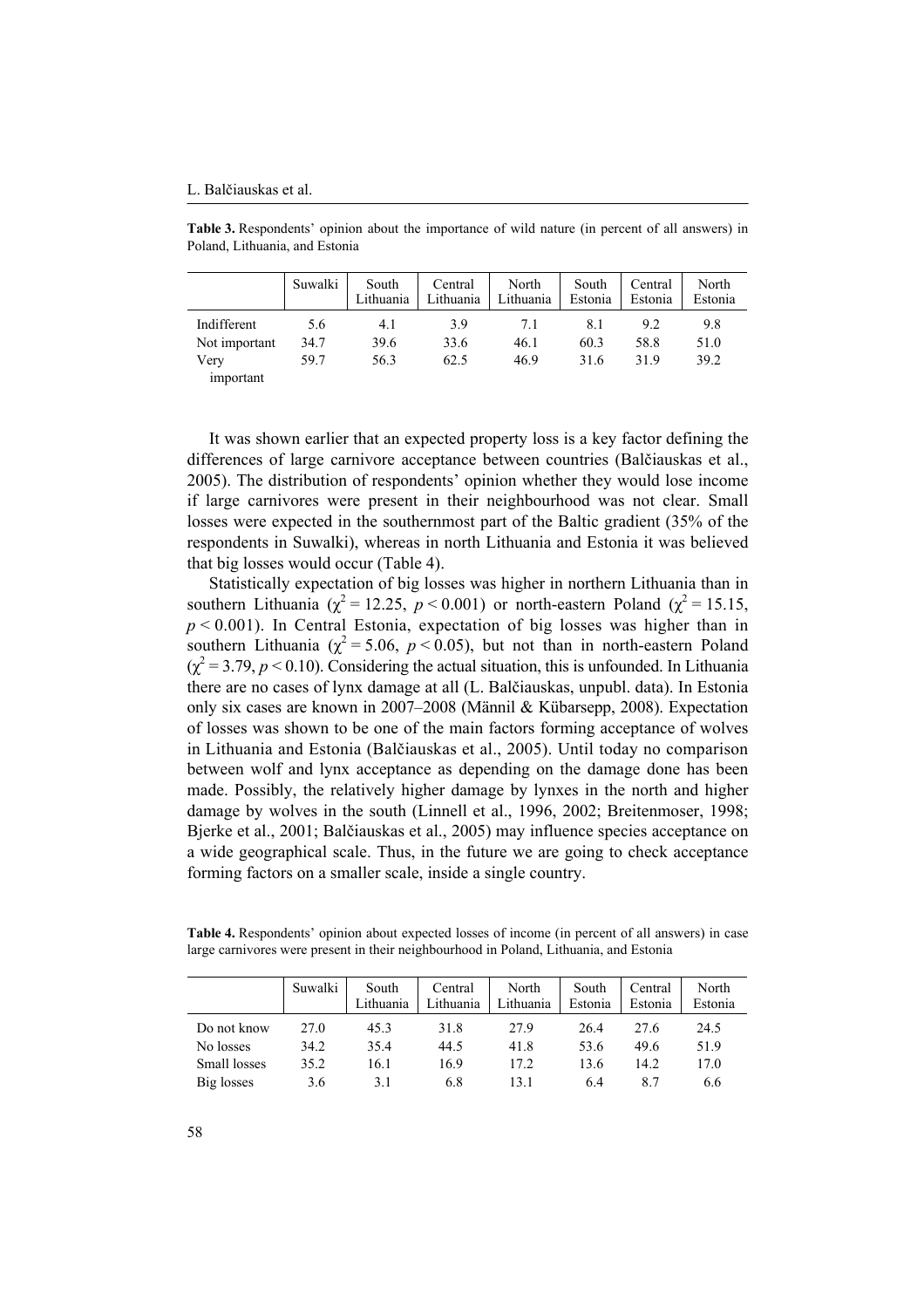## **CONCLUSIONS**

- $\overline{\phantom{a}}$  Most Estonian and Polish respondents underestimated the lynx population size in their country, and Lithuanian respondents mostly overestimated it.
- A better knowledge about lynx presence was shown by the respondents from the north (Estonia and north Lithuania), and about lynx absence by those from the south (central Lithuania, south Lithuania, and north-eastern Poland). Thus, respondents' knowledge was formed by the actual presence or absence of lynxes.
- The acceptance of lynx presence close to the respondent's home was higher in the northern part of the region covered.
- $\overline{a}$  In the north (Estonia) the dominant opinion was that the current lynx numbers should be kept or reduced, whereas in the southern part (south Lithuania and north-eastern Poland), increasing the lynx population size was preferred.
- Thus, for north-eastern Poland, Lithuania, and Estonia, a south-north gradient was found in the respondents' knowledge of lynx status (numbers or presence in the region), species acceptance, and preferred management options.
- These regional differences in the lynx acceptance should be taken into account in planning regional species conservation measures on the population level.

## **ACKNOWLEDGEMENTS**

The paper is part of the human dimensions study under an international project ëLarge Carnivores in the Northern Landscapes: An InterDisciplinary Approach to Their Regional Conservation' financed by the Research Council of Norway (Norges forskningsrÂd) and NINA. We thank hundreds of teachers in Poland, Lithuania, and Estonia who assisted in the distribution of questionnaires in their schools.

## **REFERENCES**

- Arx von, M., Breitenmoser-Würsten, C., Zimmermann, F. & Breitenmoser, U. 2004. Status and conservation of the Eurasian lynx (*Lynx lynx*) in 2001. *KORA Bericht*, 19.
- Balčiauskas, L. 2001. Human dimensions of the large carnivores in Lithuania general overview of the survey results from 1999–2001. In *Proceedings of BLCI Symposium "Human Dimensions of Large Carnivores in Baltic Countries*" (Balčiauskas, L., ed.), pp. 7–27. Šiauliai University.
- Balčiauskas, L. 2008. Wolf numbers and distribution in Lithuania and problems of species conservation. Ann. Zool. Fenn., 45, 329-334.
- Balčiauskas, L., Randveer, T. & Volodka, H. 2005. Influence of place of residence and possible property loss on large carnivore acceptance in Estonia and Lithuania. *Acta Biol. Univ. Daugavpil.*, **5**(1), 47-53.
- Bjerke, T., Kaltenborn, B. P. & Thrane, C. 2001. Sociodemographic correlates of fear-related attitudes toward the wolf (*Canis lupus lupus*). A survey in southeastern Norway. *Fauna Norv.*, 21, 25–33.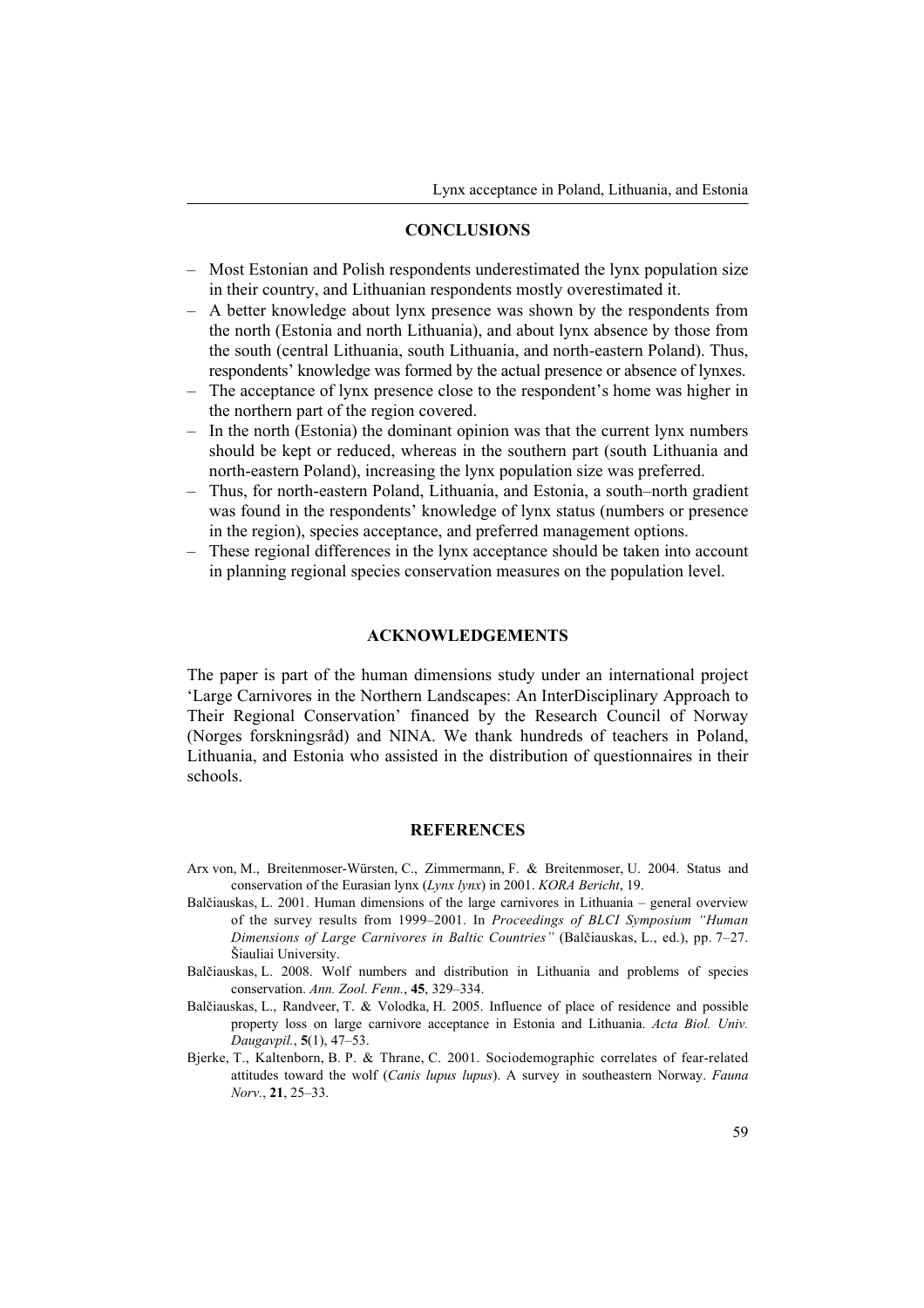- Bluzma, P. 1999. Estimation of the state of lynx and wolf populations in Lithuania. *Acta Zool. Lituanica*, 9(1), 35-41.
- Bluzma, P. 2003. Lithuania. In *The Lynx. Regional Features of Ecology, Use and Protection* (Vaisfeld, M. A., ed.), pp. 105-117. Nauka, Moscow (in Russian with English summary).
- Bluzma, P. & Baleiöis, R. 2001. Monitoring of large carnivores in Lithuania: experience and first results. In Proceedings of BLCI symposium "Human dimensions of large carnivores in Baltic countries" (Balčiauskas, L., ed.), pp. 55-63. Šiauliai University.
- Breitenmoser, U. 1998. Large predators in the Alps: the fall and rise of manís competitors. *Biol. Conserv.*, 83, 279-289.
- Bukelskis, E., Pėtelis, K. & Tijušas, E. 2004. Elninių žvėrių, vilkų ir lūšių apskaitos rezultatai [Cervid, wolf and lynx – census results]. *Medžiotojas ir medžioklė*, 3, 32–33.
- Centre of Forest Protection and Silviculture. 2008. *Yearbook Forest 2007*. Metsakaitse- ja Metsauuenduskeskus, Tartu.
- Ericsson, G., Bostedt, G. & Kindberg, J. 2008. Wolves as a symbol of people's wilingness to pay for large carnivore conservation. *Soc. Natur. Resour.*, 21(4), 294-309.
- Eurasian Lynx Online Information System for Europe. 2008. http://www.kora.ch/en/proj/elois/online/ europe/ distribution/distribution.htm (accessed 19 May 2009).
- European Mammal Assessment. 2008. *Lynx lynx*. http://ec.europa.eu/environment/nature/conservation/ species/ ema/species/lynx\_lynx.htm (accessed 17 May 2009).
- Jędrzejewski, W., Nowak, S., Schmidt, K. & Jędrzejewska, B. 2002. Wolves and lynx in Poland results of a census in 2001. *Kosmos. Problemy Nauk Biologicznych*, **51**, 491–499 (in Polish with English summary).
- Linnell, J. D. C., Smith, M. E., Odden, J., Kaczensky, P. & Swenson, J. E. 1996. Strategies for the reduction of carnivore-livestock conflicts: a review. *Norw. Inst. Nature Res. Oppdragsmelding*, **443**, 1–118.
- Linnell, J. D. C., Andersen, R., Kvam, T., Andrén, H., Liberg, O., Odden, J. & Moa, P. 2001. Home range size and choice of management strategy for lynx in Scandinavia. *Environ. Manage.*, **27**, 869-879.
- Linnell, J. D. C., Andersen, R., Andersone, Ž., Balčiauskas, L., Blanco, J. C., Boitani, L., Brainerd, S., Breitenmoser, U., Kojola, I., Liberg, O., Løe, J., Okarma, H., Pedersen, H. C., Promberger, C., Sand, H., Solberg, E. J., Valdmann, H. & Wabakken, P. 2002. The fear of wolves: a review of wolf attacks on humans. *Norw. Inst. Nature Res. Oppdragsmelding*, **731**, 1–65.
- Lõhmus, A. 2001. *Status of Large Carnivore Conservation in the Baltic States. Large Carnivore Control and Management Plan for Estonia, 2002-2011.* Council of Europe, T-PVS (2001) 73 addendum 3,  $1-53$ .
- Männil, P. & Kübarsepp, M. 2008. *Suurkiskjate seire 2008*. Tartu.
- Oetjen, R. 2001. *Status of Large Carnivore Conservation in the Baltic States and Action Plan for the Baltic Large Carnivore Initiative, 2001–2005*. Council of Europe Report T-PVS (2001)  $73, 1 - 25.$
- Ozolinö, J. 2001. *Status of Large Carnivore Conservation in the Baltic States: Action Plan for the Conservation of Eurasian Lynx (*Lynx lynx*) in Latvia*. Council of Europe, T-PVS (2001) 73 addendum  $1, 1-18.$
- Ozolinö, J., Andersone, Z. & Pupila, A. 2001. Status and management prospects of the wolf *Canis lupus* L. in Latvia. *Balt. For.*, 2(13), 63-69.
- Ozoliņö, J., Bagrade, G., Ornicāns, A., Pupila, A. & Vaiders, A. 2007 (2002). *Action Plan for the Conservation of Eurasian Lynx (*Lynx lynx*) in Latvia*. Salaspils.
- Skogen, K. 2001. Who's afraid of the big, bad wolf? Young people's responses to the conflicts over large carnivores in Eastern Norway. *Rural Sociol.*, 66, 203-226.
- Skogen, K. & Krange, O. 2003. A wolf at the gate: the anti-carnivore alliance and the symbolic construction of community. *Sociol. Ruralis*, 43(3), 309-325.
- StatSoft, Inc. 2004. STATISTICA (data analysis software system), version 6. www.statsoft.com